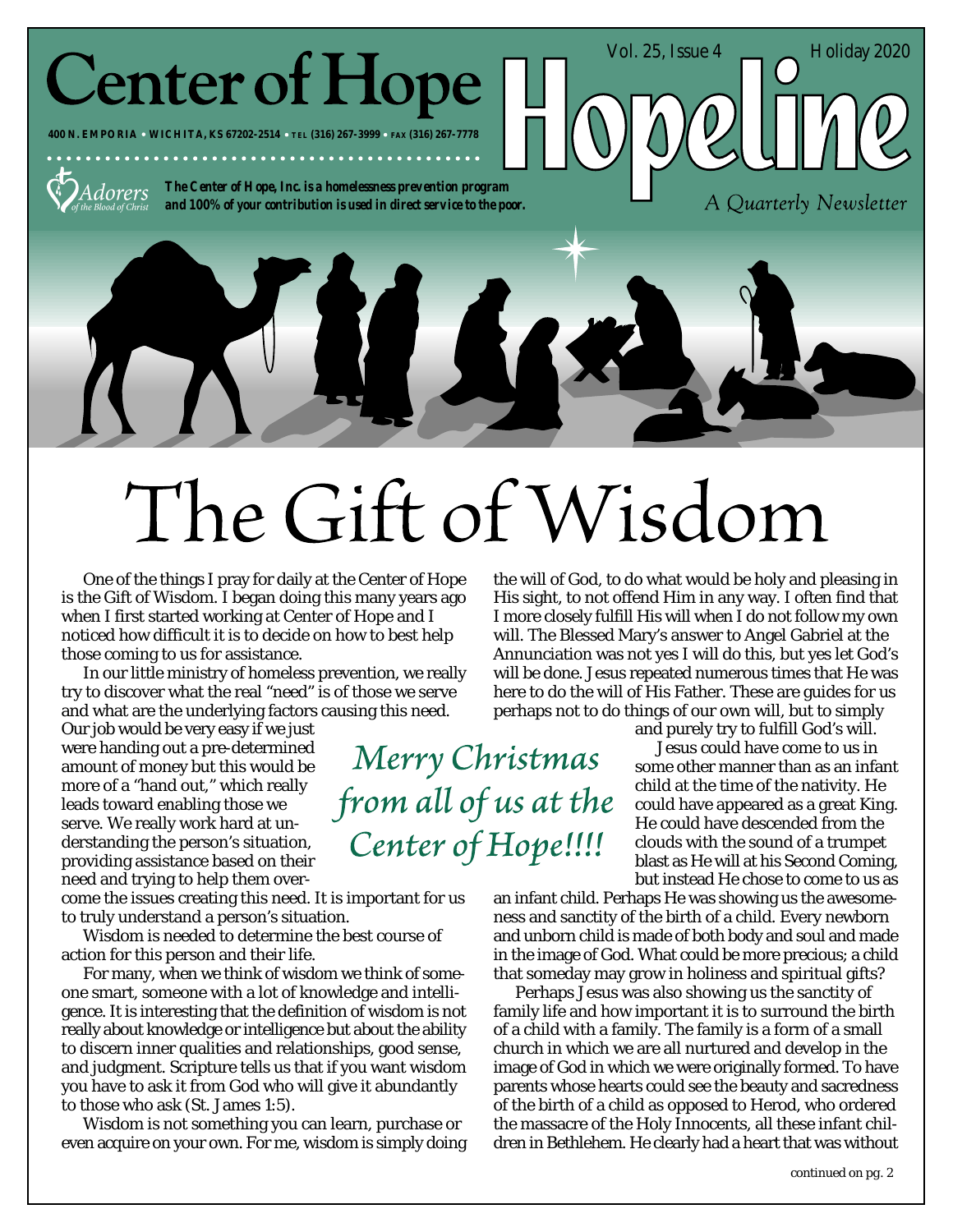**COH Board of Directors:** Chair: Tom McGrath Vice-Chair: Joe Warren Secretary: Sr. Janet Rowley, ASC

> **Board Members:** Sandi Baalman Holly Dixon Glen Dolezal Jeff Englert Kathy Kehr Sr Angela Laquet, ASC Katie Link Christopher Magana Angela McCoy Robin Needham Scot Pennington May Ann Rabe Collin Stieben Eric Swenson John Weir Sr. Susan Welsby, ASC Janice Yaeger

#### **CENTER OF HOPE, INC.** *sponsored by the Adorers of the Blood of Christ*

**Executive Director** George Dinkel

**Staff:** Sr. Becky Balthazor, ASC Jane Hermann Adriana Palma

**Volunteers: ASC Associates** Maralene Balthazor Mary Corrigan Jerry Dooley Brenda Eck Rebecca Elpers Jerry Ewald Bill Gress Donna Harris Connie Hotze Andrew Jaramillo Victoria Jackson Ann Latta Rachel Lewis Vernon May Carol Meyer Vanessa O'Brien Lisa Oehmke Anthony Osio Marilyn Osio James Ramsey Phyllis Ramsey Lori Rathert Sr. Tarcisia Roths, ASC Dian Rusk Mary Santiago Treva Schaffer Sr. Deborah Schovanec, ASC Eldon Schumacher Elisabeth Sims Kathy Stone Joe Stuhlsutz Alice Summers Lacey Vess Mary Jobe Waddill Marilyn Wells Nicole West Amber Wilson Carolyn Winn Janice Yaeger Patricia Yates

#### *from pg. 1*

wisdom. He could not see the will of God and We truly have a battle and an adversary, but did not appreciate the sacredness of all these young children made in God's image.

Most of the people we serve at the Center of Hope did not have the advantage of being raised in a stable, loving family environment. In addition, they did not have an opportunity for sound religious instruction. Perhaps some of us suffer from these same deficiencies, but I believe that is why God gives us time on this earth to grow spiritually and to become holy. He speaks to us in many ways, we just have to be open to hear His calling. This is something Satan will try in all his power to prevent. He will keep us from God in any way possible.

it is not hopeless, for all things are possible with God.

We pray that you will have a most Blessed Christmas and amongst all the hustle and bustle, we pray that you may receive the best gift ever this year, the gift of Wisdom which comes from God. To do His will, to do what would be most pleasing to Him, to find Him in prayer, in silence, in peace, in family, in little children, in the Sacraments, in Church. May God grant you wisdom within your heart (Psalm 51).

*George Dinkel, Executive Director*

# The Lord hears the cry of the poor. Do we?



*Please pray for the many needs of our Dear Neighbors*

"I was working when COVID hit and had to leave the job. I collected \$300 weekly on unemployment to pay for rent and groceries. The last two weeks I haven't received any unemployment assistance and cannot pay rent. I have nowhere to go and have no one else to ask."

"I have received a Summons for Eviction to appear in court 11/18/20 at 1:30 p.m. November 2020 is the only month I have missed paying rent. Can you help me?"

"My brother is needing your assistance. He was recently diagnosed with stage-4 cancer and his electricity has been shut off. He has no income coming in right now. He is going to be filing for disability and food stamps. He was working construction five or six weeks ago. He was let go due to his illness."

"I was trying to get help with paying my electric bill. I lost my job two months ago due to COVID and my son breaking his leg. I have an interview next week. I'm just needing help to keep my lights on and with the grace of God I will get this job. Right now I'm home schooling and don't know what to do so if you could, please help me and my children. Thank you."

"I am being evicted tomorrow and I have two kids and literally nowhere to go but my vehicle. I apologize for bugging you. I know you have a lot of people needing help right now."

"I have a family we are working with that is going through a hard time. They lost their section 8 and were homeless. She has a job but is not getting enough hours."

"I have recently moved into an apartment on my own after being hospitalized for heart and kidney failure. I had a good job that allowed me to get out on my own and get my son living with me. They fired me last week because of my medical issues and not being able to move as fast as they want."

"Please call me. My landlord is going to put a \$50.00 late fee letter on my door today. I am losing my water on the 21st. I can't pay my electric that I owe almost a 1000.00 on. Please help!!"

"I need help paying my electric, it is in danger of cut off and my son lost his job due to COVID. I work at a fast food restaurant but they cut our hours so I can hardly do anything. I'm praying that you can help."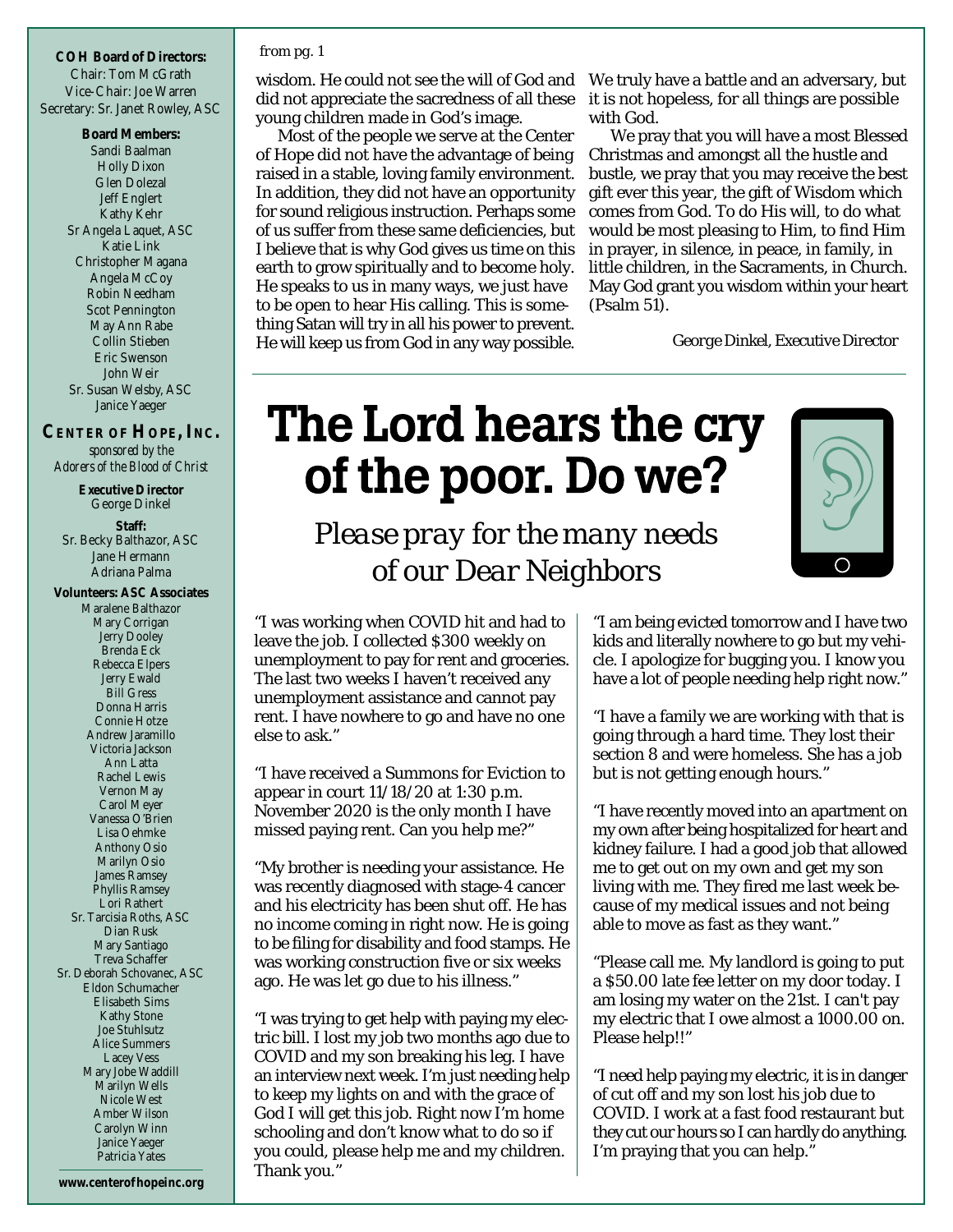# **Volunteers Needed**

The Center of Hope is in need of several volunteers that could help take calls from clients needing assistance. We take calls from 9-12 and 1-4 Monday through Friday, so the volunteer time is only for three hours. Our office is closed to outside traffic and we only have 4 staff persons, so social distancing is always in practice; we have a very safe environment for Covid-19 concerns. We especially need volunteers that would be substitute volunteers.

The process of completing the intake sheet is very simple and the chance to listen to the

stories of those calling in and giving them some words of encouragement and hope is a great opportunity to do God's will of loving our neighbor.

So you might pray about it and if you discern that you might have a calling to take calls please give me a call at 316-267-3999 or send me an email at: **george@centerofhopeinc.org**. There is no pay since this is a volunteer position, but the retirement plan is Heavenly.

# Kind Words are not Forgotten *Notes of Appreciation to You Our Donors*

Thank you so very much for helping me with my electric bill right after the loss of my husband. Life has been so difficult after he was re-diagnosed with his cancer, then his death. I appreciate your assistance more than you will ever know and I hope I can repay your kindness soon. Thank you for your help, extreme kindness, and especially your prayers, your kind words will never be forgotten. Thank you all again, God bless you all.

*"Oh my! I am so relieved! And I cannot tell you how completely and utterly appreciative I am of you right now! Thank you! Thank you so so much! I appreciate everything you have done!"*

*- COH Client*

*A recent thank you note received by our Project Deserve coordinator*

**The soul that loves God purely, desires only what God wills.** *Boudon*

**What a beautiful consolation it is to see spouses of the divine Lamb, the Adorers of His most Precious Blood, motivated by one sole will, the will of God, forming but one heart and one soul and thus united, making the heavens resound, with a hymn of thanksgiving, to the infinite goodness of God.**

*(St Maria de Mattias, founder of the ASC Religious Order, sponsor of COH)*

## CENTER OF HOPE RECOGNITION GIFTS

#### *IN HONOR OF*

ASC Jubilarians Jillian Lewis Rev. Kenneth Van Haverbeke Warren Family

#### *IN MEMORY OF*

David Aldag Rev. Jerry Beat Dorothy Beckman Dorothy Landrum Kenneth Meyer Mary Meyer Kenneth Owens